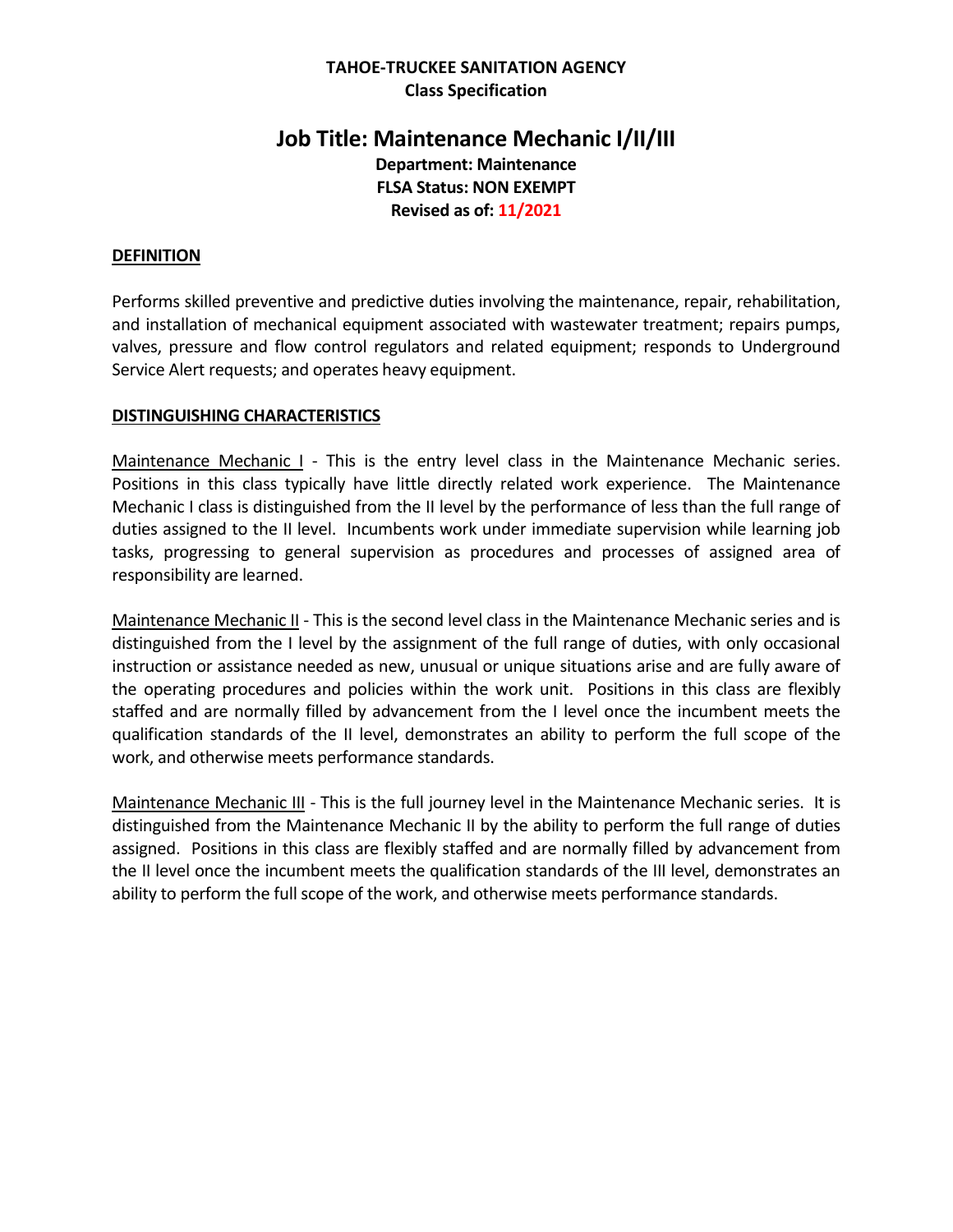## **SUPERVISION RECEIVED AND EXERCISED**

## Maintenance Mechanic I

Reports directly to, and receives immediate supervision from the Maintenance Supervisor.

## Maintenance Mechanic II

Reports directly to, and receives general supervision from the from the Maintenance Supervisor.

## Maintenance Mechanic III

Reports directly to, and receives general supervision from the from the Maintenance Supervisor.

**EXAMPLES OF DUTIES (for Maintenance Mechanic I/II/III):** *the duties specified below are representative of the range of duties assigned to this class and are not intended to be an inclusive list.*

- Performs skilled duties and responsibilities in the maintenance, repair, service, and troubleshooting of equipment and machinery associated with the Agency's wastewater treatment plant and related facilities including pumps, engines, electric motors, valves, aeration blowers, emergency generators, air compressors, hydraulic systems, pneumatic systems, filters and vehicles.
- Performs troubleshooting using visual inspection to determine cause of malfunction on wastewater treatment plant equipment.
- Rebuilds and overhauls equipment by disassembling, cleaning, and repairing mechanical malfunctions; reassembles, installs and tests equipment to ensure that it is in proper working condition; disassembles machinery to carefully evaluate for required machine work and parts; cleans, bead blasts, primes and paints prior to reassembly; tests equipment to ensure proper operation.
- Maintains appropriate records and documentation of repairs; reviews, revises and implements maintenance schedules.
- Utilizes Computerized Maintenance Management System (CMMS) to track work orders, preventative maintenance and asset management.
- Identifies and mitigates unsafe work conditions and maintains safe work practices such as "lock-out/tag-out," confined space entry and fall protection.
- Operates Agency commercial vehicles (including 10-wheel dump truck and combination hydro vac/sewer cleaning truck), trucks, rubber-tired loader, skid-steer, backhoe, forklift and maintenance cart. Performs snow removal and equipment transports.
- Operates a variety of hand tools, machine powered tools, light and heavy equipment; utilizes proper rigging and lifting techniques and methods.
- Perform line location consistent with Underground Service Alert requirements.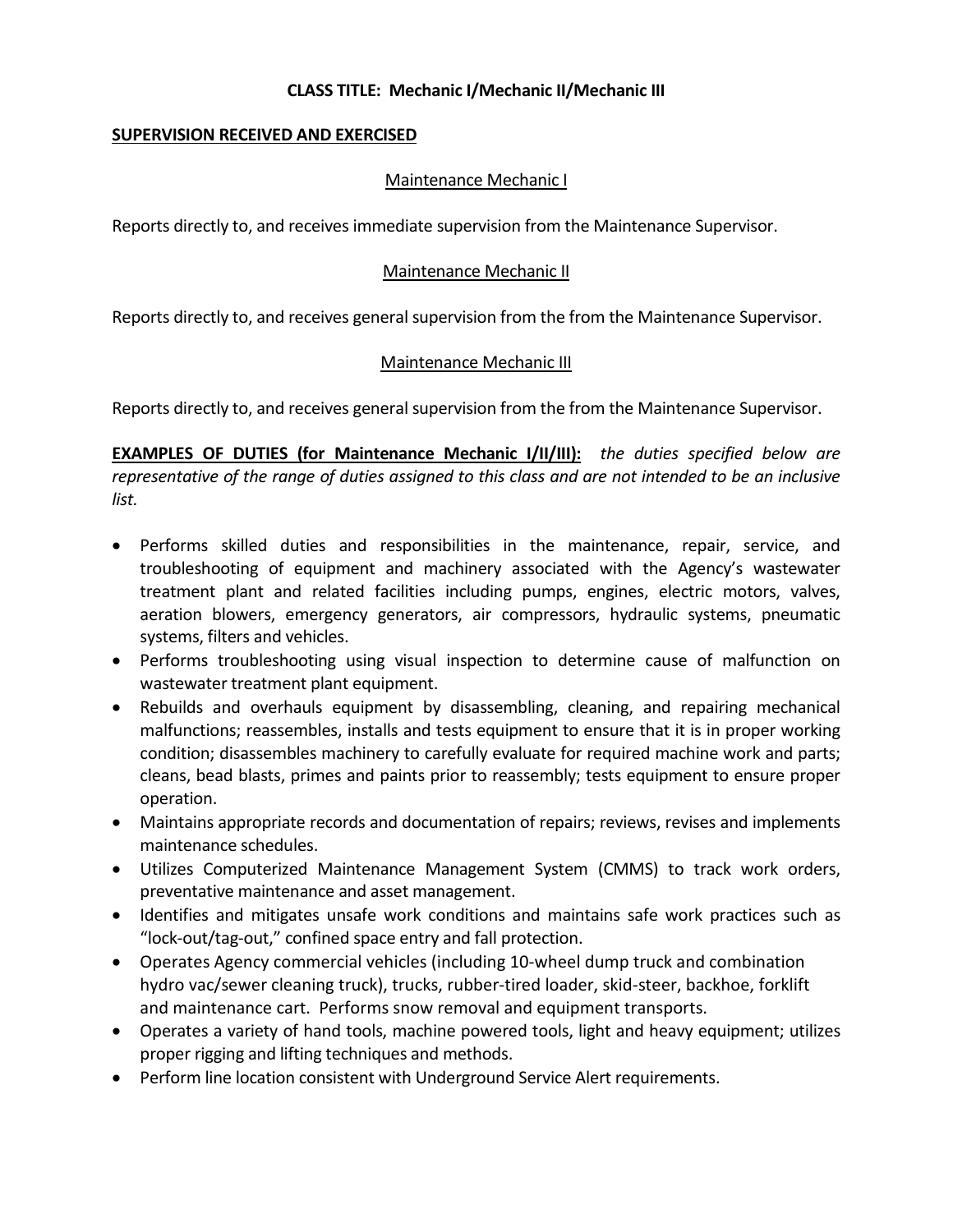- Reads and updates blueprints and schematics as required to assist in repairs; prioritizes and coordinates the appropriate timing to service equipment; estimates labor and materials necessary to complete the needed work; orders replacement parts to perform maintenance and repairs as necessary.
- Performs confined space entries in order to inspect, clean and/or make repairs.
- Performs welding and metal fabrication utilizing various welding techniques.
- Utilizes lathes, mills and other machine shop equipment to fabricate parts.
- Performs building and yard maintenance, cleaning and custodial duties; paints utility equipment, keeps work area in a neat and orderly condition.
- Trains less experienced staff on performing complex rebuilds of plant equipment.
- Represents the Agency with dignity, integrity, and the spirit of cooperation in all relations with staff and the public.
- Builds and maintains positive working relationships with co-workers, other Agency employees and the public using principles of good customer service.
- Performs related duties as assigned.

## **QUALIFICATIONS**

### Maintenance Mechanic I

### **Knowledge of:**

- Uses and purposes of tools and equipment used in general construction and mechanical equipment maintenance and repair.
- Basic record keeping procedures.
- Basic welding practices.
- Modern office practices, methods, and computer equipment including relevant software programs.
- Operation of office equipment including personal computers, fax machines, copiers, printers, telephones, voicemail and e-mail systems, etc.
- Oral and written communication skills; business English including vocabulary, spelling, and correct grammatical usage and punctuation.
- Safe work practices.
- Principles and practices of customer service.

#### **Ability to:**

• Learn to repair, maintain and troubleshoot a variety of mechanical equipment associated with wastewater treatment facilities.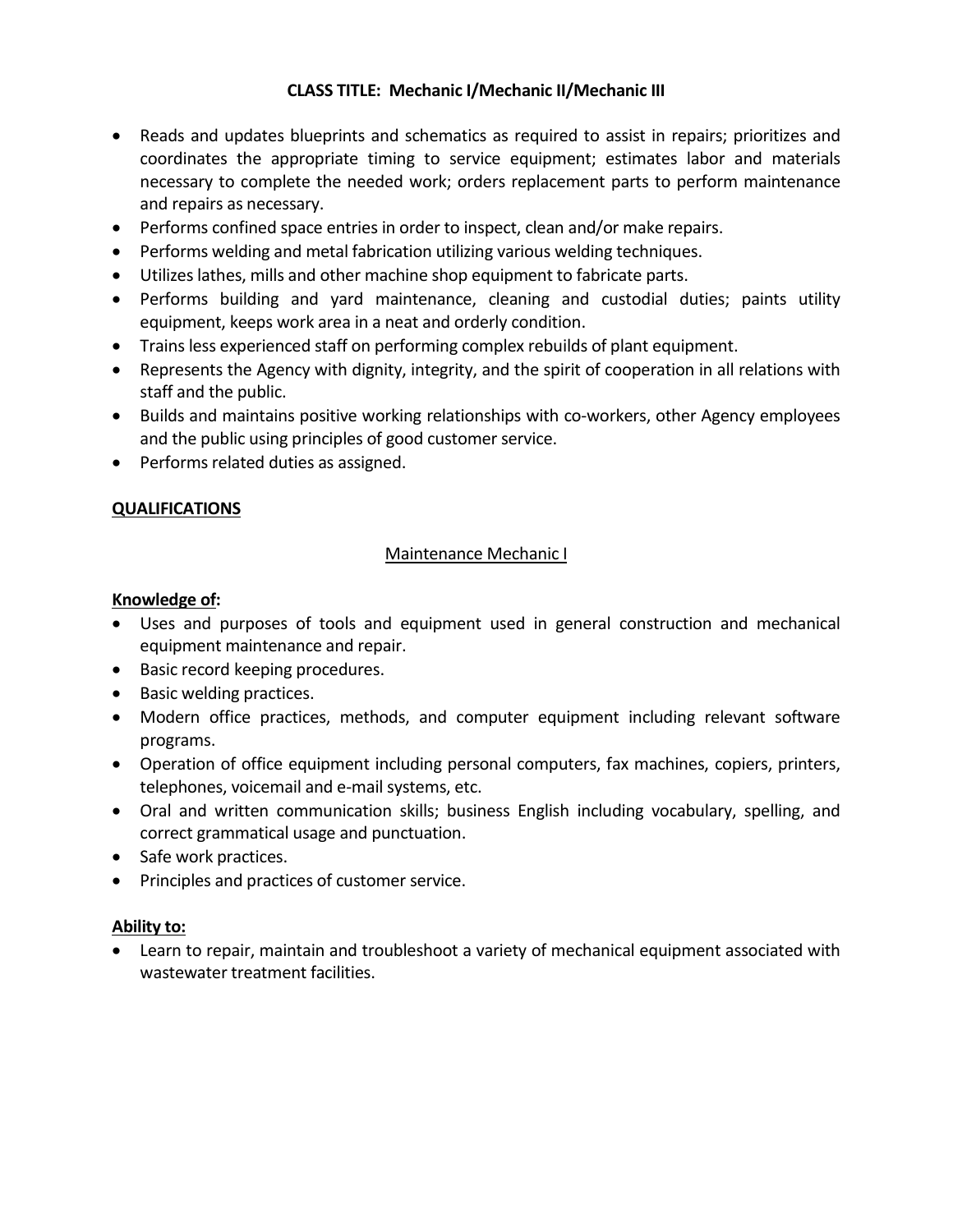- Learn all requirements and essential aspects of the job, learn and observe safety rules and identify hazards; intermittently locate, analyze, detect and diagnose problem equipment and determine solutions; locate, adjust and operate tools and equipment; intermittently access, review, interpret and enter or adjust information on documents and work orders, remember instructions and how to operate equipment; interpret and communicate technical and numerical information.
- Learn to diagnose malfunctions and determine effective courses of action for correcting them.
- Use safety precautions related to all work performed including that which occurs in hazardous environments such as confined space.
- Adhere to Agency safety policies and procedures and utilize appropriate Personal Protection Equipment.
- Learn to safely operate and maintain hand tools, machine powered tools, light and heavy equipment.
- Learn to safely utilize rigging and lifting techniques and methods.
- Read and update blueprints and schematics.
- Perform line locating.
- Accurately perform mathematic calculations.
- Understand and carry out oral and written instructions, and prioritize workload to meet deadlines.
- Read, write and comprehend the English language at a level necessary for effective job performance exercising correct English usage, vocabulary, spelling, grammar and punctuation.
- Communicate effectively, tactfully and positively in both oral and written form.
- Operate and use modern office equipment and technology, including computers and applicable software.
- Maintain regular attendance and adhere to prescribed work schedule to conduct job responsibilities.
- Function in confined spaces and/or hazardous environment.
- Utilize appropriate safety procedures and practices for assigned duties.
- Establish and maintain effective working relationships with those contacted in the course of work.
- Contribute effectively to the accomplishment of Agency goals, objectives and activities.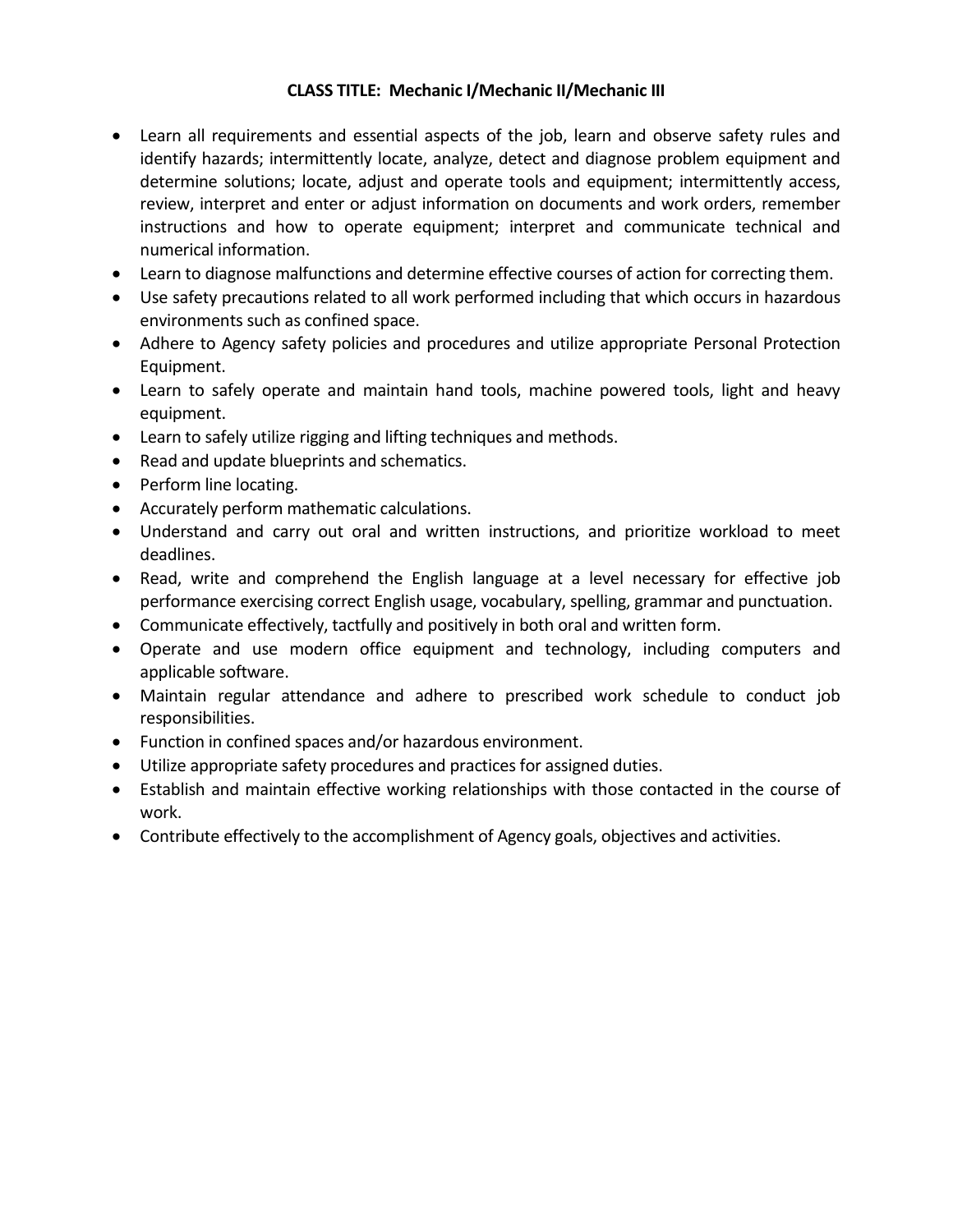### **Experience and Education:**

Any combination of experience and training that would provide the required knowledge and abilities is qualifying. A typical way to obtain the required knowledge and abilities would be:

### **Experience:**

Two years of increasingly responsible experience performing maintenance and repair duties, preferably in a utility environment.

### **Education:**

Equivalent to the completion of the twelfth grade.

### **SPECIAL QUALIFICATIONS**

### **License and Certificate:**

Possession of a valid California or Nevada Class C Driver License is required at the time of appointment.

Possession of a valid California or Nevada Class B Commercial Learners Permit, with tanker endorsement, is required within three months of appointment.

Possession of a valid California or Nevada Class B Commercial Driver's License including automatic and manual transmissions, with tanker endorsement, is required within 18 months of appointment.

Possession of a CWEA Plant Maintenance Technologist Grade I certification is required within four qualifying test cycles of appointment (approximately 12 months).

Possession of, or ability to obtain a forklift certification is required within six months of appointment.

Possession of, or ability to obtain a confined space certification within six months of appointment.

Persons employed in this classification are required to participate in Agency provided training to acquire basic First Aid and Cardiopulmonary Resuscitation (CPR) certificates during the initial 12 months of employment and continued maintenance of a valid certificate as a condition of employment for this position.

Possession of, or ability to obtain a 40-hour Hazwoper Hazardous Materials Technician Level III certification within six months of appointment.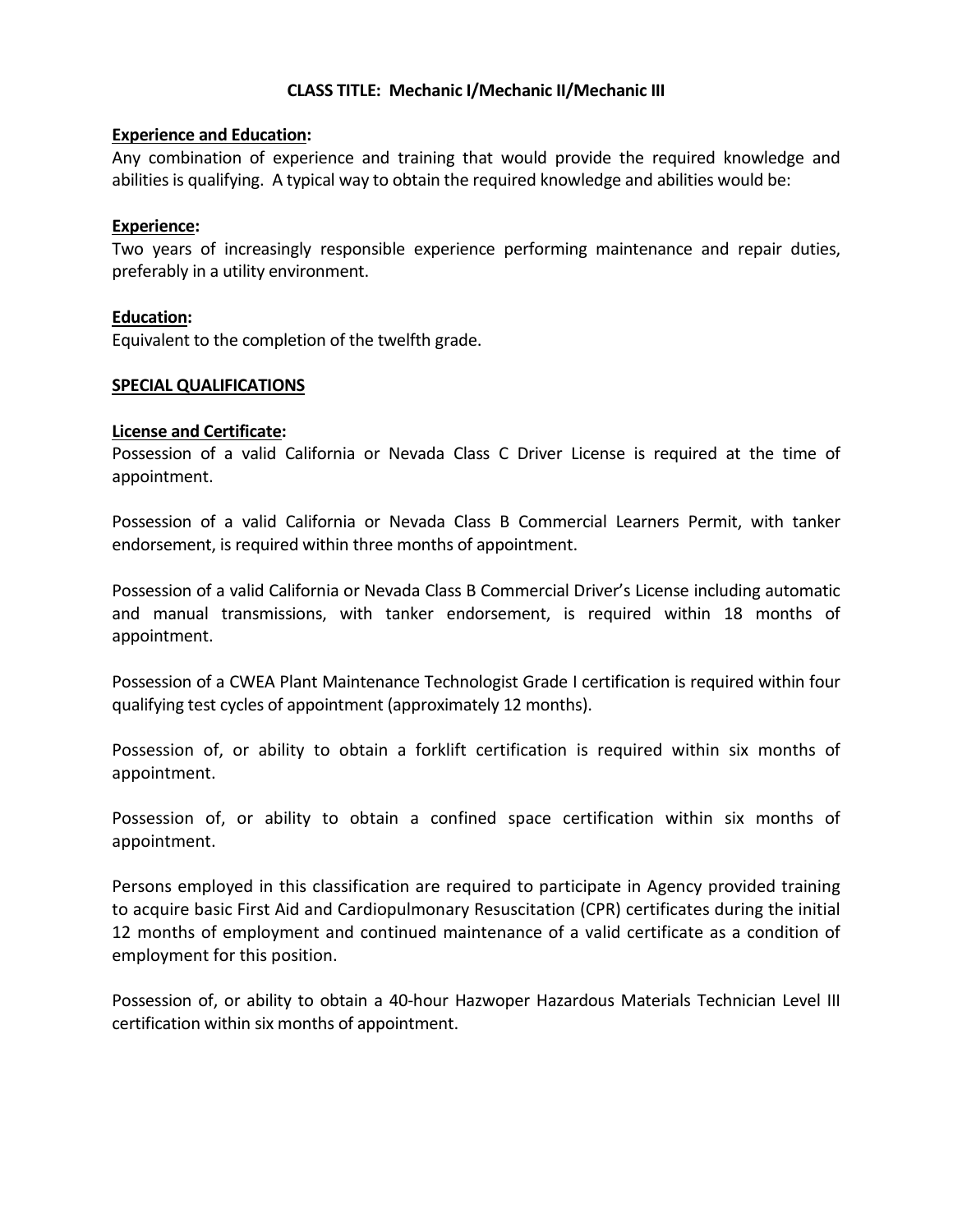## Maintenance Mechanic II

In addition to the qualifications for the Maintenance Mechanic I:

## **Knowledge of:**

- Standard operating practices and procedures of skilled plant and equipment mechanical work associated with construction, maintenance, repair and service of equipment related to wastewater operations.
- Methods for troubleshooting and diagnosing problems with equipment and machinery.
- Safe work practices such as lock-out/tag-out, confined space entry, fall protection, and Personal Protection Equipment use.
- Pertinent local, State and Federal laws, ordinances, rules and regulations.
- Methods and procedures to disassemble machinery to carefully evaluate it for required machine work and parts.
- Methods and procedures of how to estimate and prioritize the work and to order parts and equipment.
- Principles and practices of maintaining detailed records.

## **Ability to:**

- Independently perform a variety of semi-skilled to skilled repair, maintenance, and service tasks involving pumps and motors and other equipment associated with the operation of wastewater treatment plants.
- On an ongoing basis, know and understand all requirements and essential aspects of the job including laws, regulations, rules and codes related to area of assignment; know and observe safety rules and identify hazards; intermittently locate, analyze, detect and diagnose problem equipment and determine solutions; train and explain processes to others; problem solve issues related to area of assignment; remember various processes and requirements and how to operate equipment; intermittently access, review, and interpret and adjust or enter data on work orders, reports and other documents; identify, interpret and communicate technical and numerical information.
- Respond to emergency situations.
- Read a variety of technical documentation, schematics, blueprints and related documents. Operate a computer to access, enter and retrieve data.
- Prioritize workload to meet deadlines.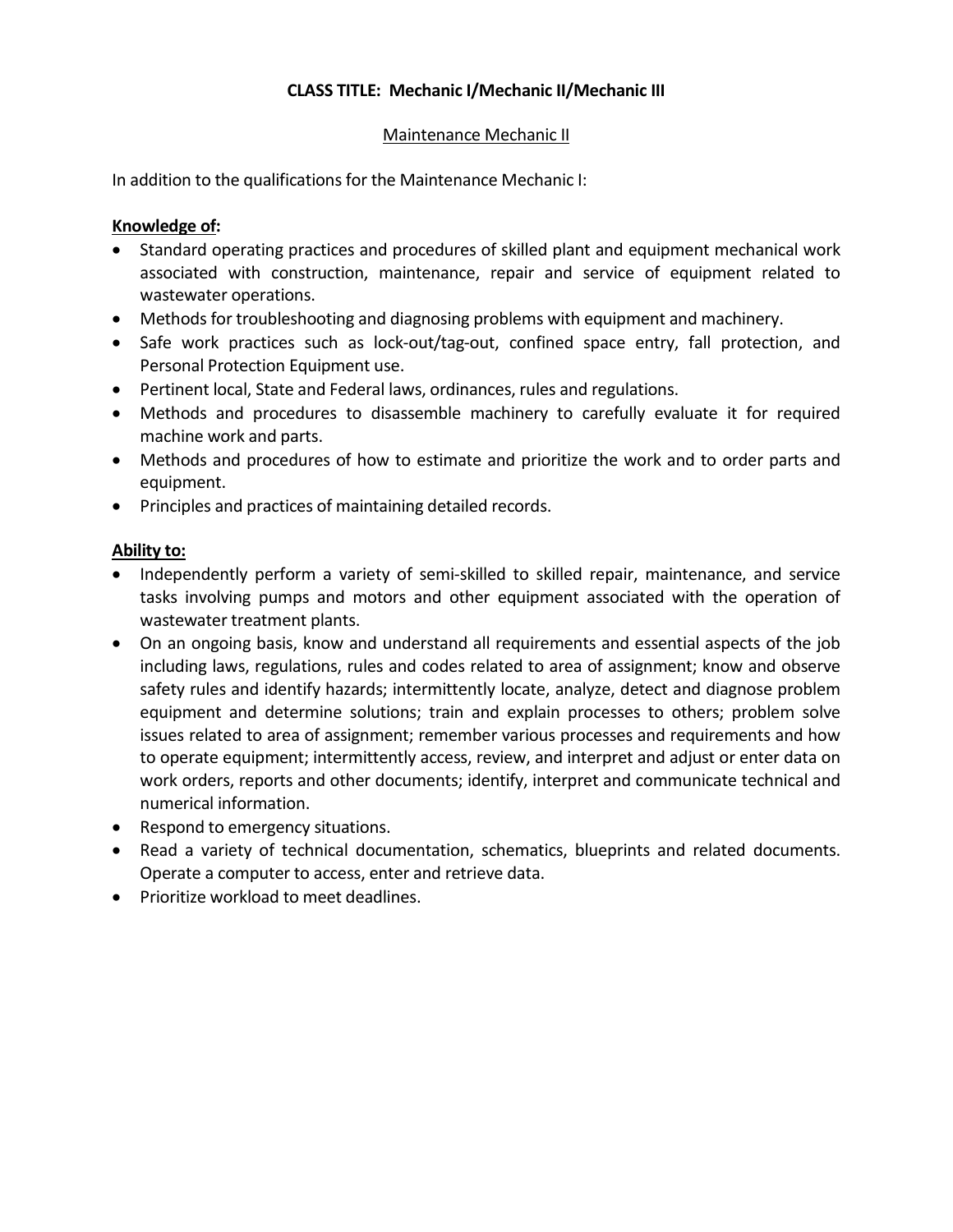### **Experience and Education:**

Any combination of experience and training that would provide the required knowledge and abilities is qualifying. A typical way to obtain the required knowledge and abilities would be:

### **Experience:**

Two years of responsible work experience similar to Maintenance Mechanic I with T-TSA.

### **Education:**

Equivalent to the completion of the twelfth grade.

#### **SPECIAL QUALIFICATIONS**

### **License and Certificate:**

Possession of a valid California or Nevada Class C Driver License is required at the time of appointment.

Possession of a valid California or Nevada Class B Commercial Learners Permit, with tanker endorsement, is required within three months of appointment.

Possession of a valid California or Nevada Class B Commercial Driver's License including automatic and manual transmissions, with tanker endorsement, is required within 18 months of appointment.

Possession of a CWEA Plant Maintenance Technologist Grade II certification is required at time of appointment for internal candidate; or within four qualifying test cycles (approximately 12 months) upon meeting testing eligibility requirements for external candidate.

Possession of, or ability to obtain a forklift certification is required within six months of appointment.

Possession of, or ability to obtain a confined space certification within six months of appointment.

Persons employed in this classification are required to participate in Agency provided training to acquire basic First Aid and Cardiopulmonary Resuscitation (CPR) certificates during the initial 12 months of employment and continued maintenance of a valid certificate as a condition of employment for this position.

Possession of, or ability to obtain a 40-hour Hazwoper Hazardous Materials Technician Level III certification within six months of appointment.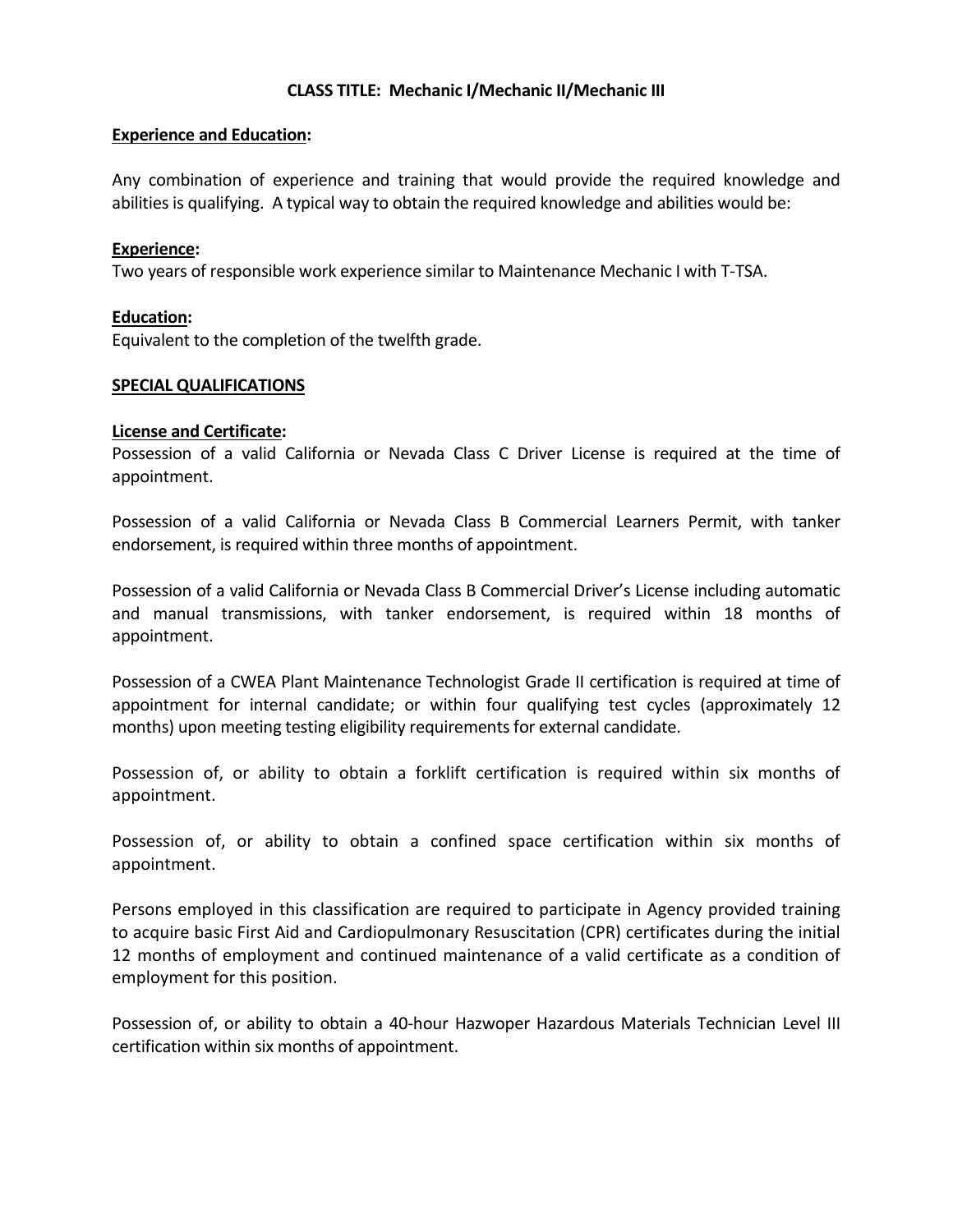### Maintenance Mechanic III

In addition to the qualifications for the Maintenance Mechanic II:

### **Knowledge of:**

- Advanced operating practices and procedures of skilled plant and equipment mechanical work associated with construction, maintenance, repair and service of equipment related to wastewater operations.
- Advanced methods for troubleshooting and diagnosing problems with equipment and machinery.

#### **Ability to:**

- Independently perform a variety of skilled and complex repair, maintenance, and service tasks involving pumps and motors and other equipment associated with the operation of wastewater treatment plants.
- Assist with the training of new staff.

#### **Experience and Education:**

Any combination of experience and training that would provide the required knowledge and abilities is qualifying. A typical way to obtain the required knowledge and abilities would be:

#### **Experience:**

Two years of responsible journey experience similar to Maintenance Mechanic II with T-TSA.

#### **Education:**

Equivalent to the completion of the twelfth grade.

#### **SPECIAL QUALIFICATIONS**

#### **License and Certificate:**

Possession of a valid California or Nevada Class C Driver License is required at the time of appointment.

Possession of a valid California or Nevada Class B Commercial Learners Permit, with tanker endorsement, is required within three months of appointment.

Possession of a valid California or Nevada Class B Commercial Driver's License including automatic and manual transmissions, with tanker endorsement, is required within 18 months of appointment.